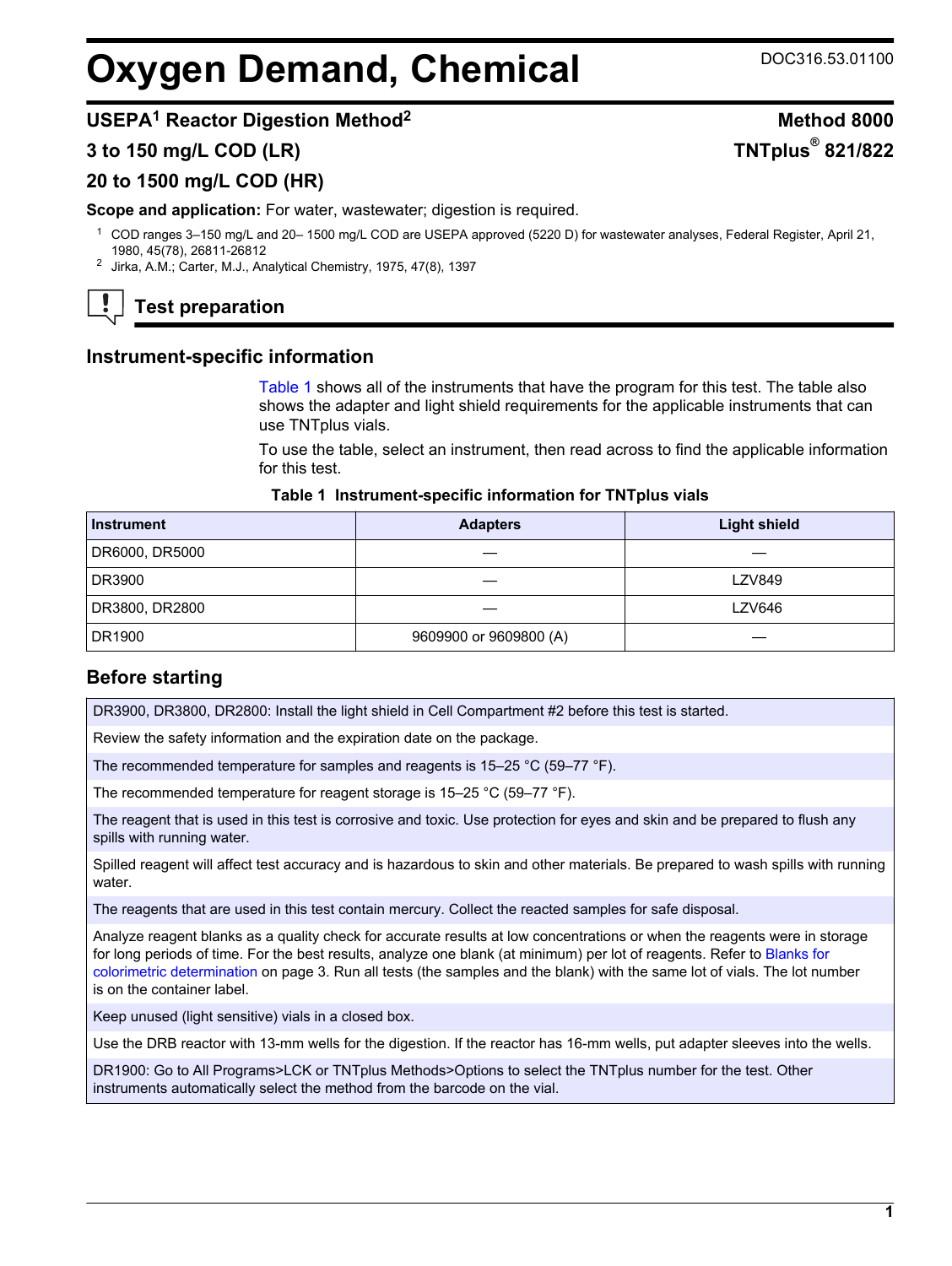Review the Safety Data Sheets (MSDS/SDS) for the chemicals that are used. Use the recommended personal protective equipment.

Dispose of reacted solutions according to local, state and federal regulations. Refer to the Safety Data Sheets for disposal information for unused reagents. Refer to the environmental, health and safety staff for your facility and/or local regulatory agencies for further disposal information.

# **Items to collect**

| <b>Description</b>                             | Quantity |
|------------------------------------------------|----------|
| COD TNTplus <sup>®</sup> Reagent Set, LR or HR |          |
| DRB200 reactor with 13-mm wells                |          |
| Blender, 2-speed                               |          |
| Pipet, adjustable volume, 1.0-5.0 mL           |          |
| Pipet tips, for 1.0-5.0 mL pipet               |          |
| Test tube rack                                 |          |

Refer to [Consumables and replacement items](#page-4-0) on page 5 for order information.

# **Sample collection and storage**

- Collect samples in clean glass bottles. Use plastic bottles only if they are known to be free of organic contamination.
- Test biologically active samples as soon as possible.
- Homogenize samples that contain solids to get a representative sample.
- To preserve samples for later analysis, adjust the sample pH to less than 2 with concentrated sulfuric acid (approximately 2 mL per liter). No acid addition is necessary if the sample is tested immediately.
- Keep the preserved samples at  $2-6$  °C (36-43 °F) for a maximum of 28 days.
- Correct the test result for the dilution caused by the volume additions.

## **Test procedure**



**1.** Set the DRB200 reactor power to on. Set the temperature to 150 °C.



**2.** Measure 100 mL of sample in a blender. Blend for 30 seconds or until homogenized. If the sample does not have suspended solids, ignore this step.



**3.** Pour the homogenized sample into a 250-mL beaker and stir slowly with a magnetic stir plate. If the sample does not have suspended solids, ignore this step.



**4.** Invert a test vial several times to mix.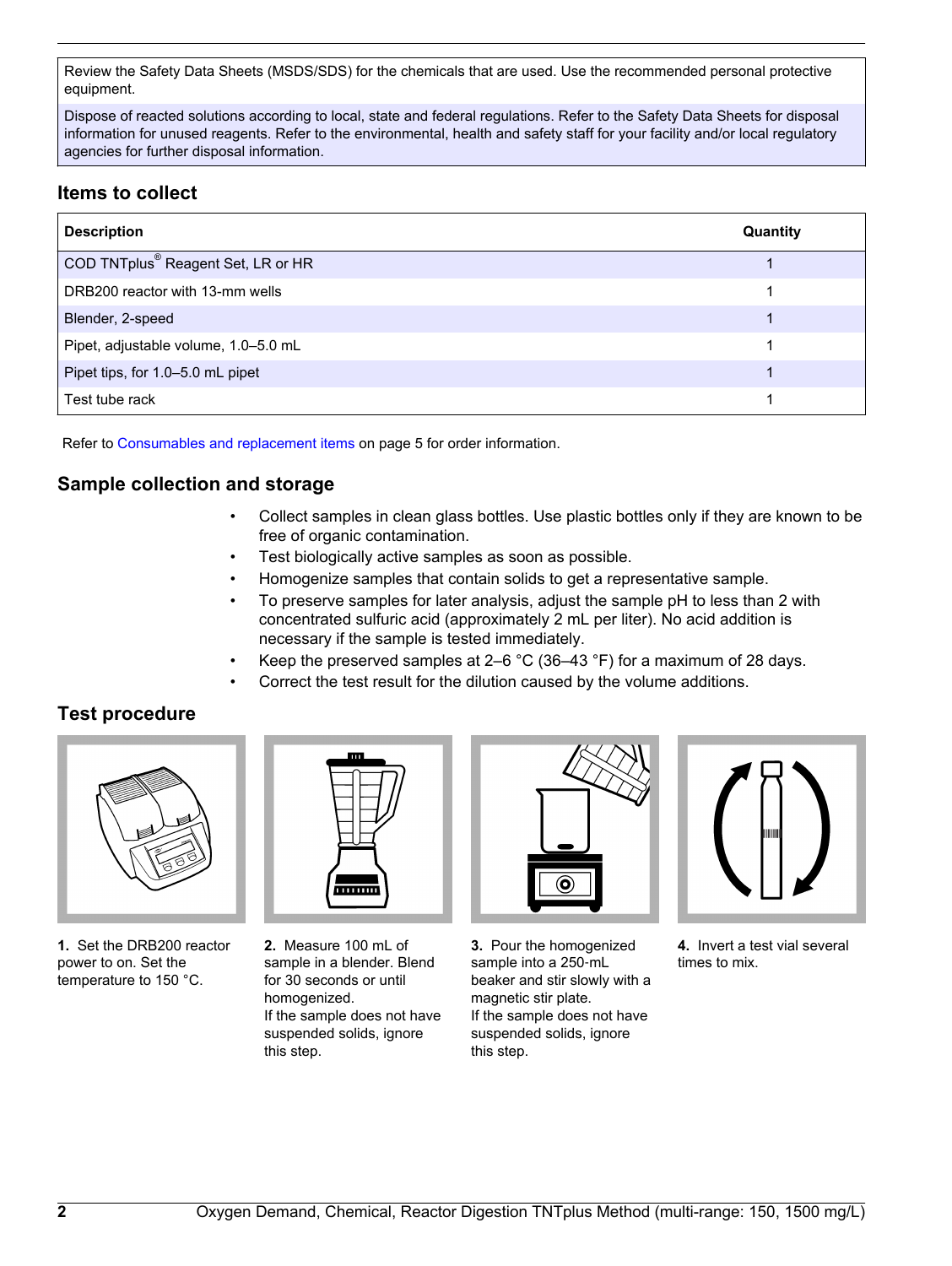

**5.** Use a pipet to add 2.0 mL of sample to the test vial.



**6.** Hold the vial by the cap, over a sink. Invert gently several times to mix. **The vial gets very hot during mixing.**



**7.** Insert the vial in the preheated DRB200 reactor. Close the lid.



**8.** Keep the vial in the reactor for 2 hours.



**9.** When the timer expires, set the reactor power to off. Let the temperature decrease for about 20 minutes to 120 °C or less.



**10.** Hold the vial by the cap and invert gently several times while the vial is still hot.



**11.** Put the vial in a test tube rack. Let the temperature of the vial decrease to room temperature.



**12.** Clean the vial.

<span id="page-2-0"></span>

**13.** DR1900 only: Select program 821 (LR) or 822 (HR). Refer to [Before](#page-0-1) [starting](#page-0-1) on page 1.

**14.** Insert the vial into the cell holder. DR1900 only: Push **READ**. Results show in mg/L COD.

# **Blanks for colorimetric determination**

Analyze reagent blanks as a quality check for accurate results at low concentrations or when the reagents were in storage for long periods of time. For the best results, analyze one blank (at minimum) per lot of reagents. Replace the sample with deionized water in the test procedure to determine the reagent blank value. Subtract the reagent blank value from the sample results automatically with the reagent blank adjust option. Use the blank again for other measurements with the same lot of vials. For storage, keep the blanks in a dark location. Monitor the decomposition of the blanks by periodically measuring its concentration. Measure the reagent blank value when a new lot of reagent is used. To subtract the value of the blanks from a series of measurements: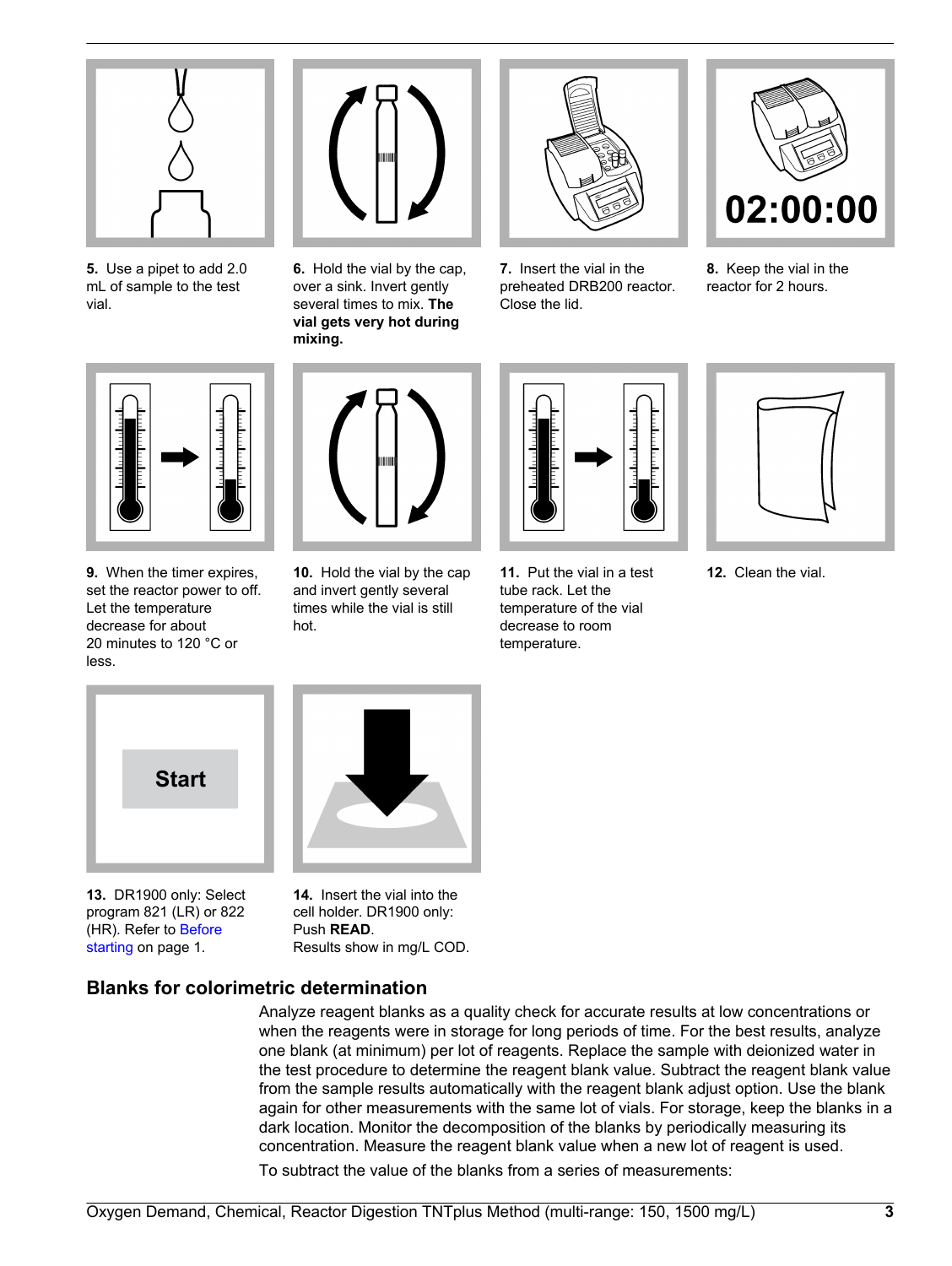- **1.** Replace the sample with deionized water in the test procedure to determine the reagent blank value. Clean the vial, then put it in the cell holder. Close the lid.
- **2.** Set the reagent blank function to on. The measured value of the reagent blank is shown.

*Note: As an alternative, record or enter the reagent blank value at a different time. Push the highlighted reagent blank box and use the keypad to enter the value.*

### **Interferences**

Chloride is the primary interference in this test method and results in a positive interference. Each COD vial contains mercuric sulfate that will eliminate chloride interference to a maximum of 2000 mg/L Cl<sup>-</sup>.

## **Accuracy check**

#### **Standard solution method—LR**

Use the standard solution method to validate the test procedure, the reagents and the instrument.

Items to collect:

- COD Standard Solution, 1000-mg/L COD
- 100-mL volumetric flask, Class A
- 10.0-mL volumetric pipet, Class A and pipet filler safety bulb
- Deionized water
- **1.** Prepare a 100-mg/L COD standard solution as follows:
	- **a.** Use a pipet to add 10.0 mL of a 1000-mg/L COD standard solution into the volumetric flask.
	- **b.** Dilute to the mark with deionized water. Mix well. Prepare this solution daily.
- **2.** Use the test procedure to measure the concentration of the prepared standard solution.
- **3.** Compare the expected result to the actual result.

*Note: The factory calibration can be adjusted slightly with the standard adjust option so that the instrument shows the expected value of the standard solution. The adjusted calibration is then used for all test results. This adjustment can increase the test accuracy when there are small variations in the reagents or instruments.*

#### **Standard solution method—HR**

Use the standard solution method to validate the test procedure, the reagents and the instrument.

Items to collect:

- COD Standard Solution, 300-mg/L, 800-mg/L or 1000-mg/L COD or Oxygen Demand Standard (contains 617-mg/L COD) or Wastewater Influent Standard Solution, Mixed Parameter (contains 500-mg/L COD)
- **1.** Use the test procedure to measure the concentration of the standard solution.
- **2.** Compare the expected result to the actual result.

*Note: The factory calibration can be adjusted slightly with the standard adjust option so that the instrument shows the expected value of the standard solution. The adjusted calibration is then used for all test results. This adjustment can increase the test accuracy when there are small variations in the reagents or instruments.*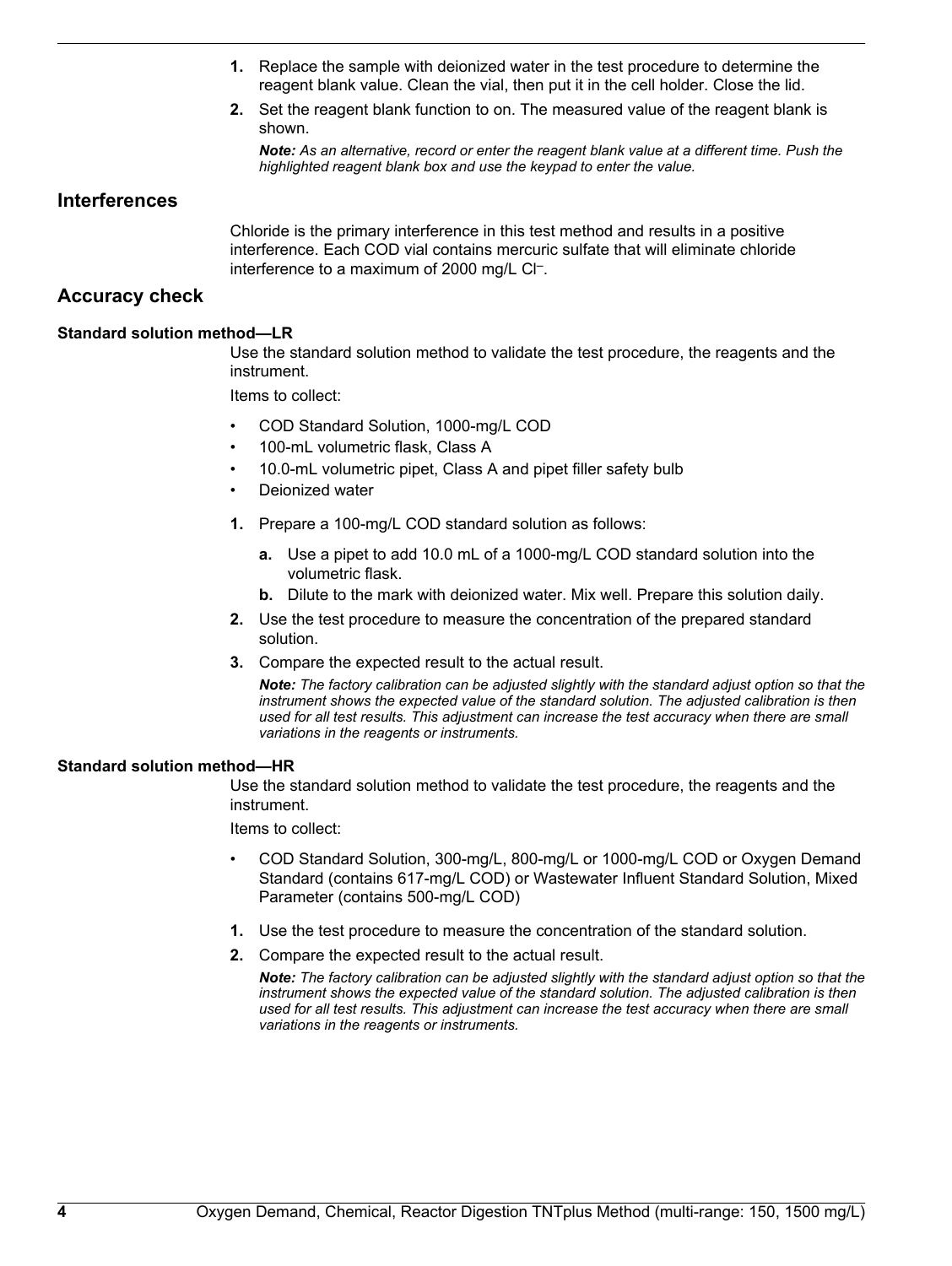## **Method performance**

The method performance data that follows was derived from laboratory tests that were measured on a spectrophotometer during ideal test conditions. Users can get different results under different test conditions.

<span id="page-4-0"></span>

| <b>Program</b>                                     | <b>Standard</b> | <b>Precision (95% Confidence)</b><br>Interval) | Sensitivity<br>Concentration change per 0.010 Abs<br>change |
|----------------------------------------------------|-----------------|------------------------------------------------|-------------------------------------------------------------|
| barcode (TNTplus 821, LR) $\vert$ 75 mg/L COD      |                 | 72-78 mg/L COD                                 |                                                             |
| barcode (TNTplus 822, HR) $ 750 \text{ mg/L COD} $ |                 | 736-764 mg/L COD                               |                                                             |

# **Summary of Method**

The results in mg/L COD are defined as the milligrams of  $O<sub>2</sub>$  consumed per liter of sample under the conditions of this procedure. The sample is heated for 2 hours with sulfuric acid and a strong oxidizing agent, potassium dichromate. Oxidizable organic compounds react, reducing the dichromate ion  $(Cr_2O_7^{2-})$  to green chromic ion  $(Cr^{3+})$ . When the 3-150 mg/L colorimetric method is used, the amount of  $Cr<sup>6+</sup>$  that remains is measured. When the 20-1500 mg/L colorimetric method is used, the amount of  $Cr^{3+}$  that is produced is measured. The COD reagent also contains silver and mercury ions. Silver is a catalyst, and mercury is used to complex chloride interferences. The measurement wavelength is 420 nm for the LR or 620 nm for the HR.

## **Consumables and replacement items**

### **Required reagents**

| <b>Description</b>                                                 | <b>Quantity/Test</b> | Unit      | Item no.      |
|--------------------------------------------------------------------|----------------------|-----------|---------------|
| COD TNTplus <sup>®</sup> Reagent Set, LR, 3 to 150 mg/L COD        | $1-2$ vials          | $25$ /pkq | <b>TNT821</b> |
| $_1$ COD TNTplus <sup>®</sup> Reagent Set, HR, 20 to 1500 mg/L COD | $1-2$ vials          | 25/pkg    | TNT822        |

#### **Required apparatus**

| <b>Description</b>                                                           | <b>Quantity/test</b> | Unit   | Item no.      |
|------------------------------------------------------------------------------|----------------------|--------|---------------|
| Blender, 2-speed, 120 VAC option                                             |                      | each   | 2616100       |
| Blender, 2-speed, 240 VAC option                                             |                      | each   | 2616102       |
| DRB200 Reactor, 115 VAC option, $9 \times 13$ mm $+ 2 \times 20$ mm, 1 block |                      | each   | DRB200-01     |
| DRB200 Reactor, 230 VAC option, $9 \times 13$ mm $+ 2 \times 20$ mm, 1 block |                      | each   | DRB200-05     |
| Pipet, adjustable volume, 1.0–5.0 mL                                         |                      | each   | <b>BBP065</b> |
| Pipet tips, for 1.0–5.0 mL pipet                                             |                      | 75/pkg | <b>BBP068</b> |
| Light shield, DR3800, DR2800, DR2700                                         |                      | each   | <b>LZV646</b> |
| Light shield, DR3900                                                         |                      | each   | <b>LZV849</b> |

#### **Recommended standards**

| <b>Description</b>                                    | Unit   | Item no. |
|-------------------------------------------------------|--------|----------|
| COD Standard Solution, 300-mg/L                       | 200 mL | 1218629  |
| COD Standard Solution, 800-mg/L                       | 200 mL | 2672629  |
| COD Standard Solution, 1000-mg/L                      | 200 mL | 2253929  |
| Oxygen Demand Standard (BOD, COD, TOC), 10-mL ampules | 16/pkg | 2833510  |